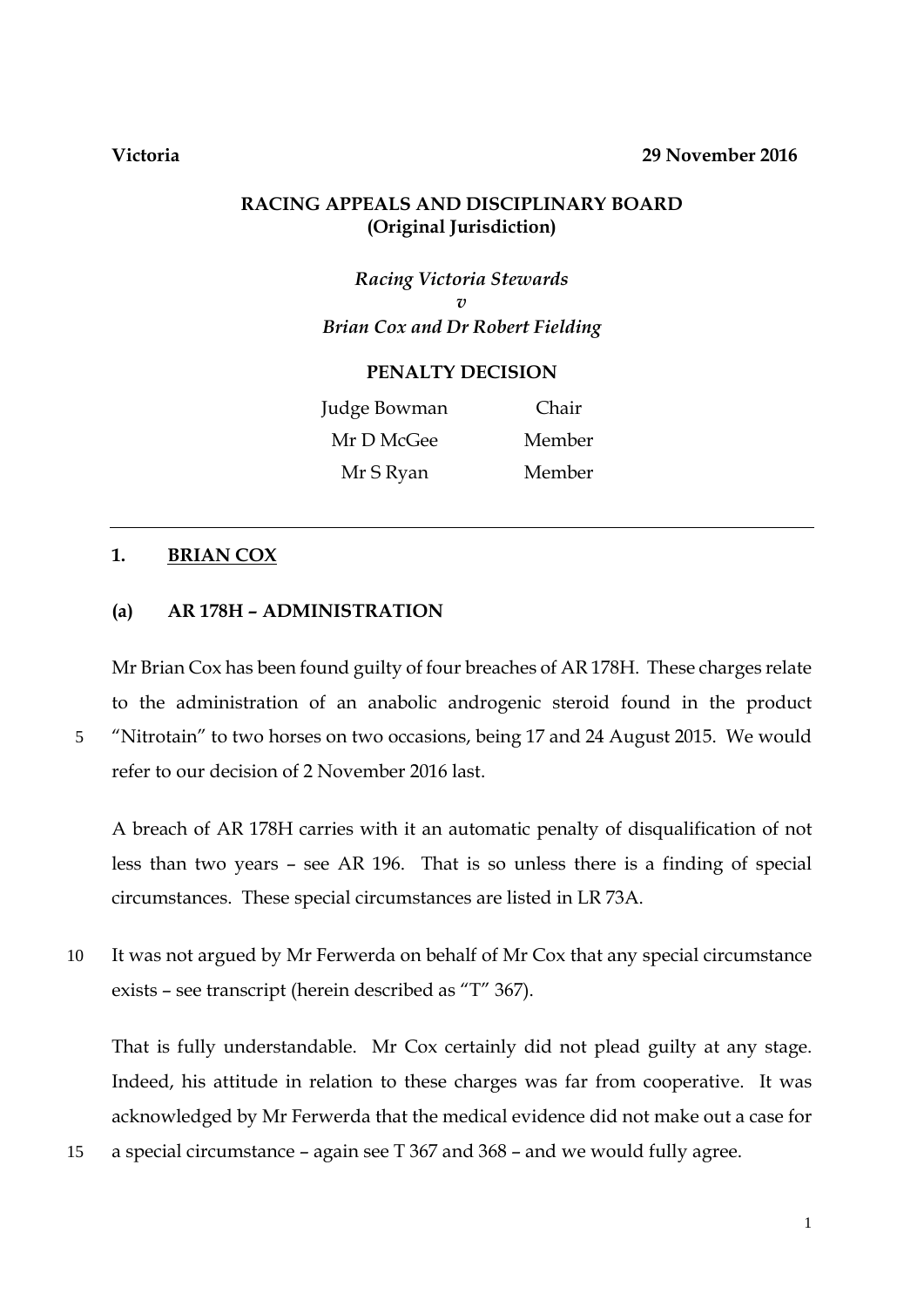Thus, Mr Cox has been found guilty of four breaches of AR 178H, each of which carries an automatic penalty of disqualification for two years or more. A total penalty in excess of eight years disqualification is available.

Mr Rush, for the stewards, agreed that some concurrency of penalty would be 20 appropriate, although there should be individual sentencing in relation to each charge. The Board is entitled to take a global view and, as far as the stewards' are concerned, that would be satisfactory – see T 366 and 367.

In our opinion, a period of two years disqualification should be imposed for each of charges 5 – 8. These are serious offences. The deliberate administration of a prohibited

25 substance strikes at the very heart of the integrity of racing and has the potential to be extremely damaging to its image. We agree with Mr Rush that a message should be sent to all racing participants that this behaviour will not be tolerated and is to be denounced.

As regards concurrency, these are offences committed in relation to two separate 30 horses on two different dates. It is not a situation of a "one off" offence. In relation to the two offences involving *Minnie Downs*, the penalties should be concurrent. In relation to the two offences relating to *Baby Jack*, in our opinion one year's disqualification should be cumulative upon the two year period for *Minnie Downs* and one concurrent.

35 Accordingly, Mr Cox is disqualified for a period of three years for the AR 178H offences.

#### **(b) AR 177B(5) - POSSESSION**

Mr Cox pleaded guilty to a breach of this rule, which also relates to Nitrotain, this is another serious offence. However, there is no fixed minimum period of 40 disqualification or automatic penalty.

In our opinion, the appropriate penalty for this offence is a period of disqualification of twelve months. This period of disqualification is concurrent with the

2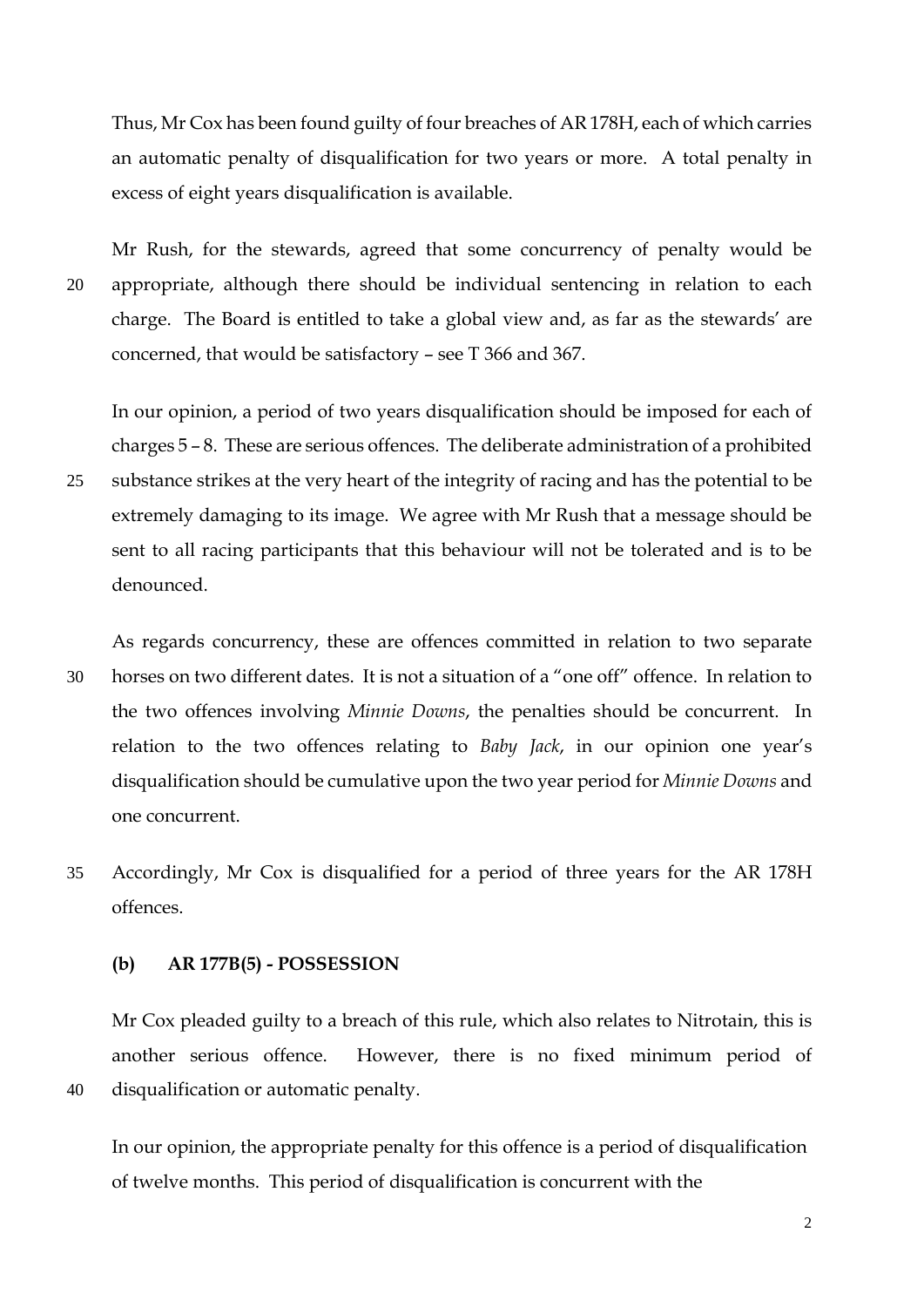disqualification imposed for the AR 178H offences. It is closely related to them.

# 45 **(c) AR 175(a) - IMPROPER OR DISHONOURABLE ACTION MANHANDLING THE STEWARDS AND OTHER BEHAVIOUR**

Mr Cox has pleaded guilty to two charges pursuant to AR 175(a), these charges relating to his behaviour towards the stewards who attended at his stables on 10 March 2016. Essentially there is one charge based upon his behaviour towards Mr

50 Dion Villella and one upon his behaviour towards Mr Rhys Melville. Each involves some physical contact. Again, these are serious offences.

The stewards were going about their everyday and official business. Effectively they were at their workplace. We are not of the view that there was anything that was officious, insulting or the like about their behaviour. There is no excuse for the way

55 Mr Cox behaved towards them once it was apparent that they had found, or were about to find, the Nitrotain.

We appreciate that he has pleaded guilty. We also appreciate that he wrote a letter of apology the following day and that he may suffer from an anxiety disorder. Whilst we take these matters into account, the bottom line is that his behaviour became 60 violent when it was apparent that he had been, or was about to be, caught out.

In all the circumstances, including the medical and other plea material, we are of the view that a period of disqualification is warranted. The behaviour of Mr Cox was a long way short of what is expected from any licensed trainer, much less one of decades of experience and a leader in his region.

- 65 On each charge, Mr Cox is disqualified for a period of six months. Effectively it is all the one incident, so that it seems reasonable that the two periods of disqualification be served concurrently. However, whilst part of the whole Nitrotain saga, they are really quite separate offences from matter of administration and the like. In our opinion, this period of disqualification for six months should be cumulative upon
- 70 the penalties imposed pursuant to AR 178H.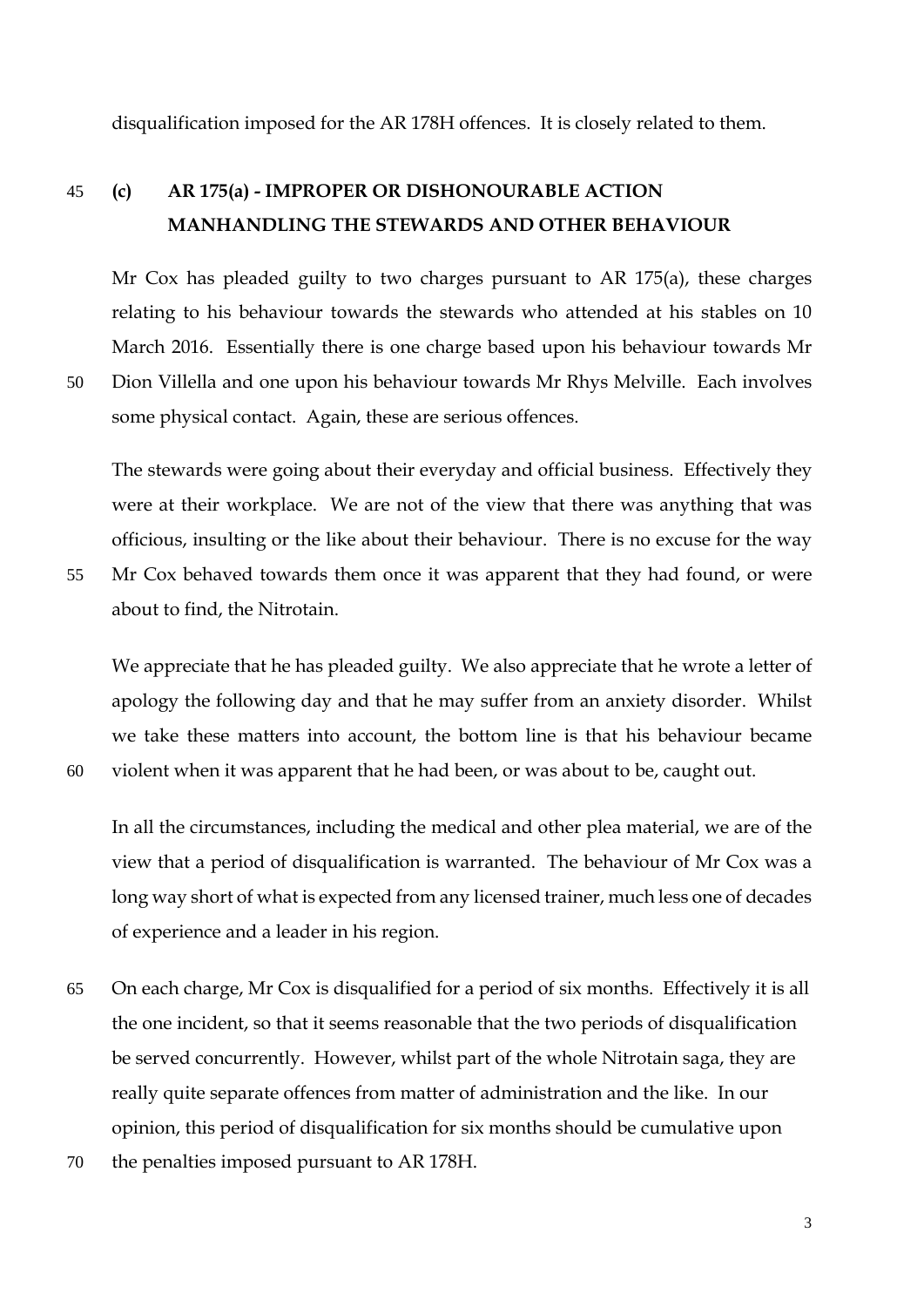#### **(d) AR 175(g) – PROVIDING FALSE AND MISLEADING EVIDENCE**

This is another serious offence concerning which Mr Cox has been found guilty. Providing false and misleading evidence hinders the stewards in the execution of 75 their duties and tarnishes the image of racing. The inaccuracies and falsehoods told by Mr Cox were quite blatant. The appropriate penalty seems to us to be three months disqualification. Without in any way minimising the culpability of Mr Cox's behaviour, we are of the view that this period of disqualification should be served concurrently with the other such periods already imposed. The giving of false 80 evidence is closely related to the other components of the behaviour of Mr Cox and the Nitrotain offences.

**(e) CONCLUSION**

85 In summary, the end result is that the period of disqualification to be served by Mr Cox is three years and six months.

The Board orders that the commencement of the period of disqualification be deferred until midnight, Tuesday 6 December 2016, it being the maximum period of deferral of the disqualification as permitted by the rules; see AR 196(6).

90 Pursuant to AR 196(6)(b) Mr Cox must not start a horse in any race from the date of the Board's decision, 29 November 2016, until the expiration of the period of disqualification.

4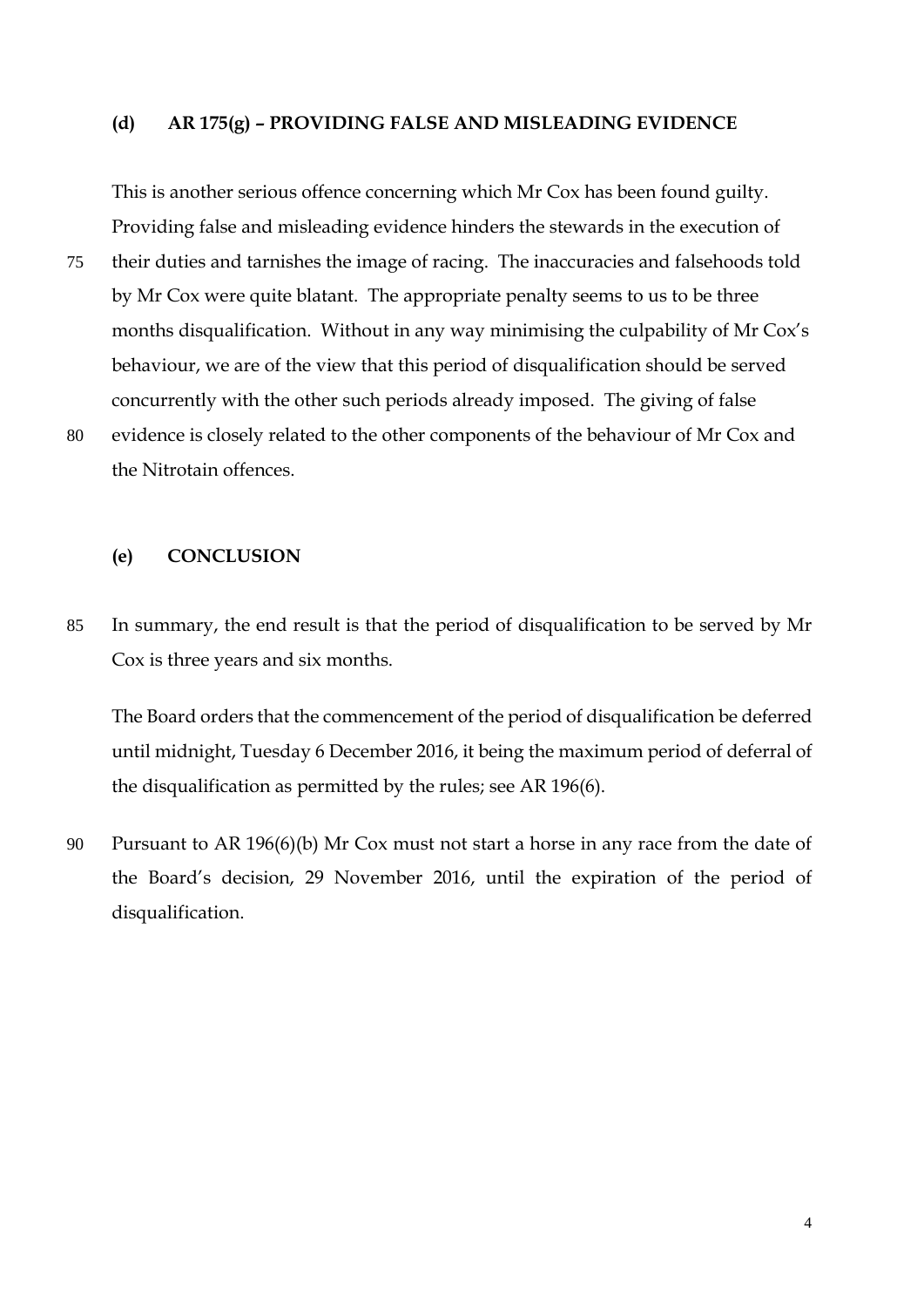### **2. DR ROBERT FIELDING**

95 Before turning to the individual charges, an issue raised by Mr Winneke on behalf of Dr Fielding should be dealt with at the outset. Written submissions from both Mr Winneke and Mr Rush have been received in relation to it. It is as follows.

Dr Fielding is licensed not in Victoria, but in New South Wales. Do the Rules of Racing permit the warning off of someone in his position?

100 The argument of Mr Winneke is to the effect that the Board cannot disqualify Dr Fielding as he is not a licensed person. LR 71 states that the power to warn off is ancillary to the power to disqualify. Hence, if there is no power to disqualify, there is no power to warn off.

Further, argues Mr Winneke, the general power to warn off is expressly given to the 105 Principal Racing Authority in certain particular circumstances, but to neither the stewards, nor the Board unless LR 71 or 71A applies.

We are not persuaded by the argument of Mr Winneke. Section 5F of the *Racing Act 1958* clearly states that the Rules of Racing may be enforced against a relevant person. Section 3 of that Act defines a "Relevant Person" in broad terms. A "Relevant Person"

110 includes a person who participates, at a racecourse or any other place, in an activity connected with or involving horse racing in Victoria.

At all relevant times Dr Fielding was clearly participating in an activity connected with or involving horse racing in Victoria. Therefore, the Rules of Racing apply to him.

115 Turning to these Rules, LR 6E(1)(b) gives to this Board the power in the hearing or determination of any matter, to penalise any person. Further, pursuant to LR 6E(1)(b), this Board has the power to penalise under AR 196(1), if the Board has the power to penalise, it has the power to disqualify. Then, pursuant to LR 71, the power to disqualify includes the power to warn off.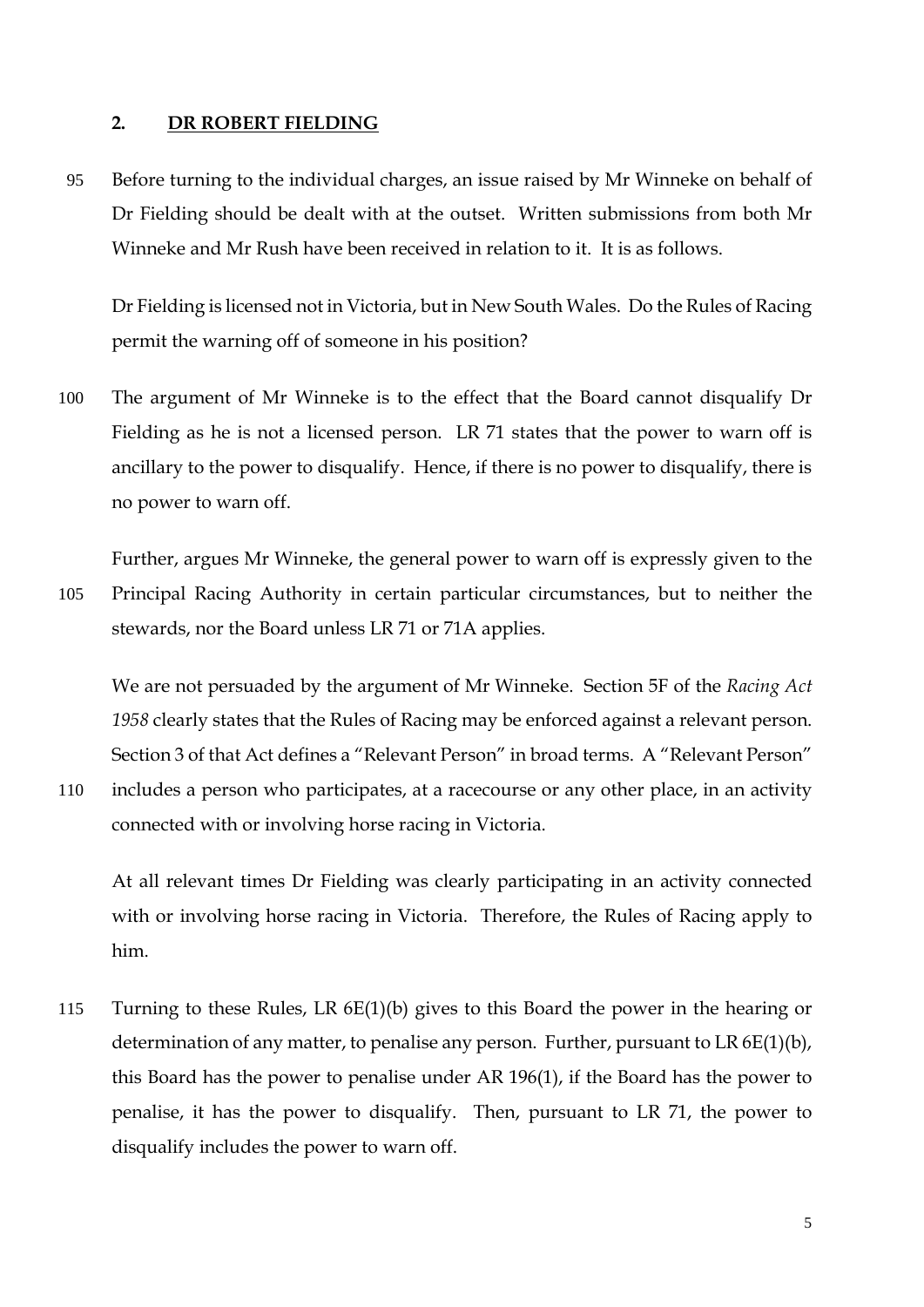120 Thus, the logical conclusion is that the Board has the general and inherent power to warn off a relevant person. As stated, Dr Fielding is a relevant person. Therefore the Board has the general and inherent power to warn him off.

We now move on to the individual charges.

#### 125 **(a) AR 175(a) – DISHONEST AND IMPROPER ACTIONS**

This is a serious charge, although there is no fixed or automatic penalty, essentially it relates to the provision of a false invoice and being part of what could be described as the Nigel Cox false explanation of who was being supplied with the Nitrotain.

Such behaviour has the potential to damage the image of racing and its integrity. 130 Certainly the issue of general deterrence is relevant.

We have considered this matter at some length, as stated, it is a serious charge and the stewards have sought a period of warning off. On the other hand, Dr Fielding is approaching the latter stages of a long and illustrious career as a veterinarian. We accept that he has given decades of service to the racing industry and the community.

- 135 The large bundle of character references that you have placed before us is impressive indeed. It includes references from the former Attorney-General of the Commonwealth of Australia, Michael Duffy; Professor Ted Whittam, Professor and Chair of the University of Melbourne; Mr Mark Anderson, the manager of Toll Transport Australia; Associate Professor Bryan Hilbert of the Veterinary Clinical 140 Centre at Charles Sturt University; Dr Bill Sykes, a veterinarian and former member
- of the Legislative Assembly; various fellow veterinarians and medical practitioners; and various people connected to the racing industry and with horse interests generally.

They speak as one of Dr Fielding's integrity, ethics, professionalism, honesty, 145 compassion and the like. There is no argument but that his accord over decades of practice has been without blemish.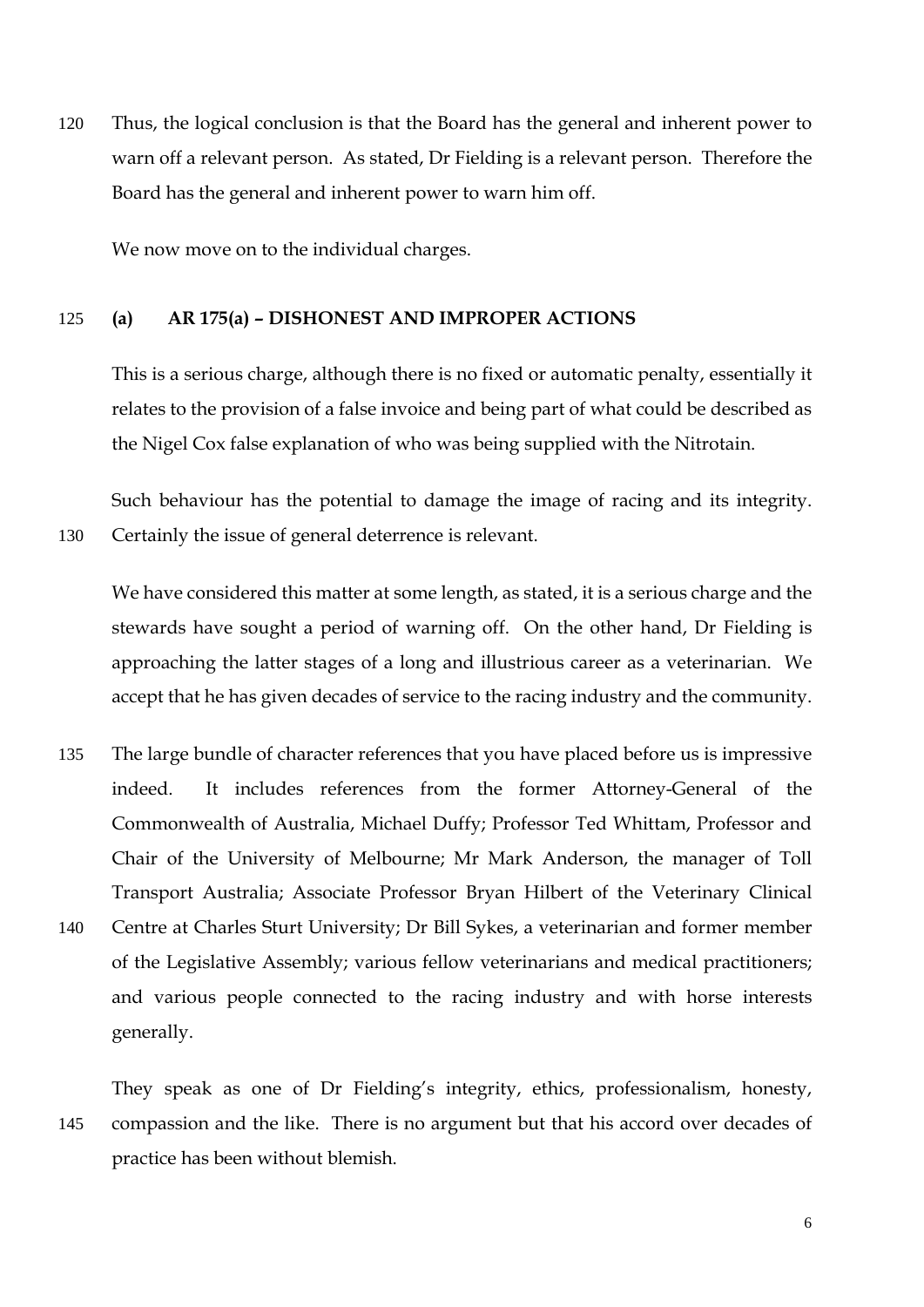It has also been pointed out by Mr Winneke that Dr Fielding is now aged 66 years. His desire is to wind down and sell his practice and then to continue as an industry veterinarian.

150 We accept that, for someone with such a long, illustrious and blameless record, a warning off would be a particularly devastating end to a fine career. Further, in some ways, while the actual penalties involved are identical, there is something about a warning off that makes it sound even more severe and for a more heinous offence than disqualification. We accept that a warning off would be very damaging to a fine 155 reputation such as that of Dr Fielding.

As stated, it is a serious offence. There is no point in speculating as to why it occurred, it warrants a stern penalty.

In other circumstances, we would impose a warning off. In the particular circumstances of this case, and bearing in mind all of the above, we have decided to 160 impose a financial penalty. Dr Fielding is fined \$20,000. He is also reprimanded.

**(b) AR 175(k) - AIDING AND ABETTING A BREACH OF THE RULES**

Whilst this is also a serious offence and considerations such as the image of racing and general deterrence continue to be relevant, the particulars of this offence overlap considerably with those of the charge that has just been discussed. We shall not 165 again go through the matters that have just been discussed.

In the circumstances, on this charge Dr Fielding is fined \$10,000. As we consider the circumstances of this charge to be "part and parcel" of Charge 1, the penalty in this instance is concurrent with the fine of \$20,000 imposed for that charge.

The end result is that Dr Fielding is reprimanded and fined a total of \$20,000.

170 The date for payment is stayed for a period of 28 days. That is, it is due and payable on Tuesday, 27 December 2016.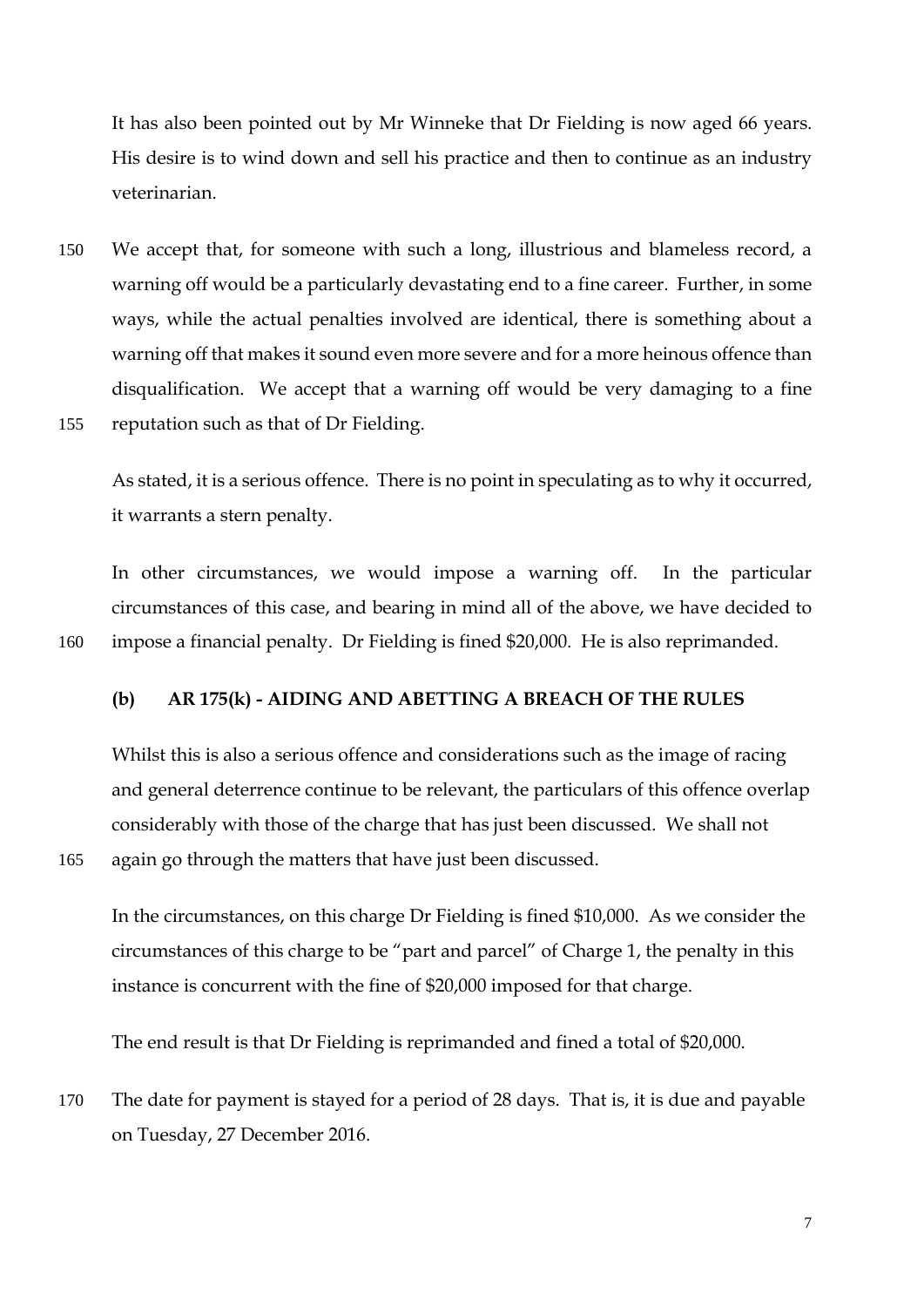

# **RACING APPEALS AND DISCIPLINARY BOARD**

# **DECISION**

### **RACING VICTORIA STEWARDS**

*and*

# **BRIAN COX**

| Date:                       | 29 November 2016                                                                                                                                                                                                                                                                  |
|-----------------------------|-----------------------------------------------------------------------------------------------------------------------------------------------------------------------------------------------------------------------------------------------------------------------------------|
| Panel:                      | Judge Bowman (Chair), Mr Darren McGee, Mr Shaun Ryan.                                                                                                                                                                                                                             |
| Appearances:                | Mr Jack Rush QC, instructed by Mr Daniel Bolkunowicz, appeared as<br>counsel for the stewards.                                                                                                                                                                                    |
|                             | Mr Joe Ferwerda, instructed by Ryan Carlisle Thomas Lawyers, appeared<br>as counsel for Mr Cox.                                                                                                                                                                                   |
| Charges 1-4:                | AR 175(h)(i) - Administered, or caused to be administered, a prohibited<br>substance (Ethylestrenol - via Nitrotrain) for the purpose of affecting the<br>performance or behaviour of a horse in a race.                                                                          |
|                             | Charges $1 \& 2$ - Administration to <i>Minnie Downs</i> on 17 August and<br>21 August 2015.<br>Charges 3 & 4 - Administration to Baby Jack on 17 August and 21<br>August 2015.                                                                                                   |
| Charges 5-8:                | AR 178H (alternatives to Charges 1-4) - Administered, or caused to be<br>administered, an anabolic androgenic steroid.                                                                                                                                                            |
|                             | Charges 5 & 6 - Administration to Minnie Downs on 17 August and<br>$\bullet$<br>21 August 2015.<br>Charges 7 & 8 - Administration to Baby Jack on 17 August and 21<br>August 2015.                                                                                                |
| Charge 9:                   | AR 177B(5) - Possession of a prohibited substance which could give rise<br>to an offence under AR 177B if administered to a horse at any time.                                                                                                                                    |
| <u>Charges 10 &amp; 11:</u> | AR 175(a) - Improper action or practice in connection with racing.                                                                                                                                                                                                                |
| Charge 12:                  | AR 175(g) - Give evidence that is false or misleading in any particular.                                                                                                                                                                                                          |
| Charge 13:                  | AR 175(o) - Fail to exercise reasonable care to prevent an act of cruelty to<br>an animal. The charge relates to the presentation of the horse Cochrane's<br>Gap, trained by Mr Cox, at a jump-out on 9 December 2015 which, it is<br>alleged, was contrary to veterinary advice. |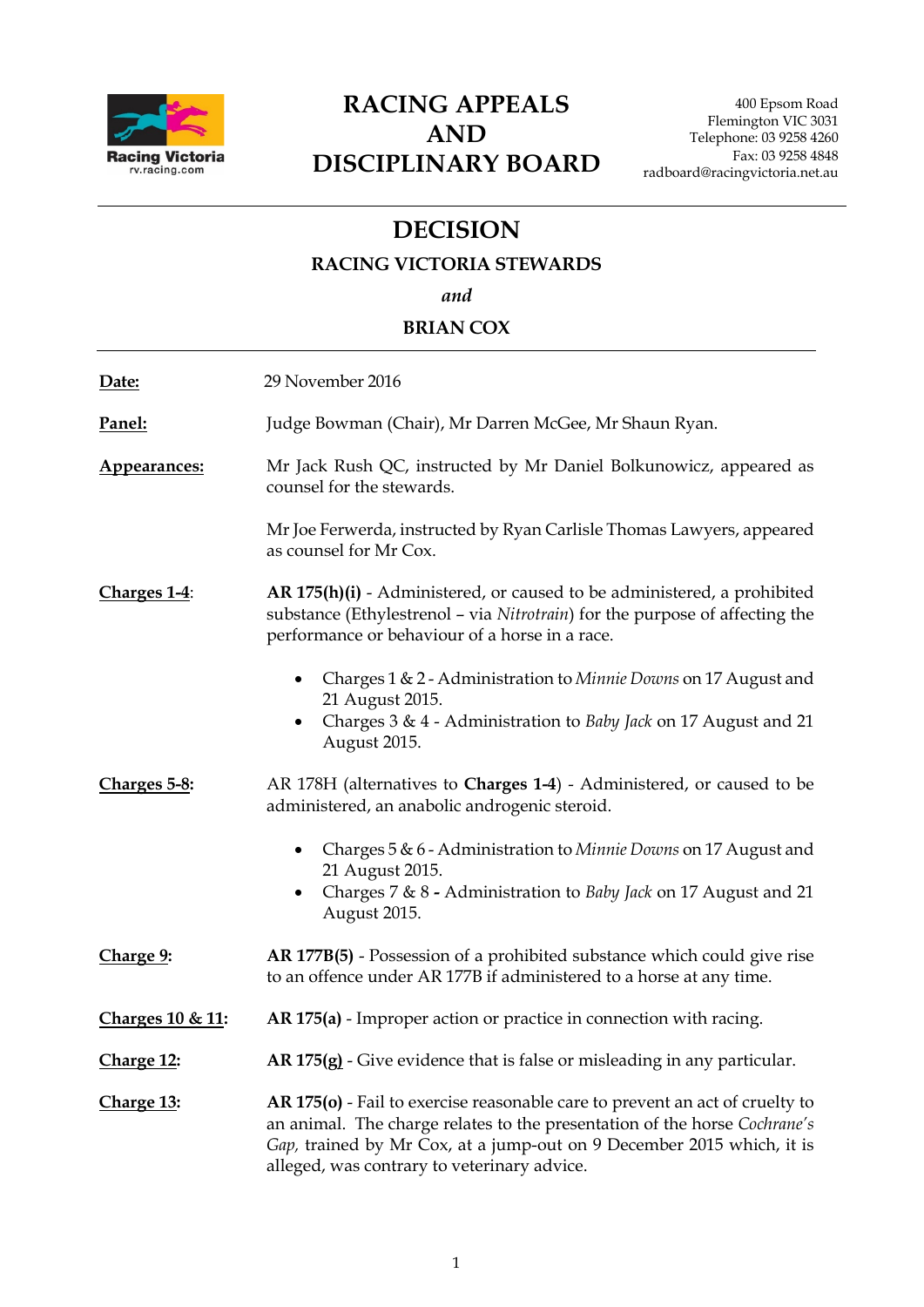| Plea:     | Charges 9, 10 & 11 - guilty.<br>Charges 1-8, 12 and 13 - not guilty.                                                                                                                                                                                                                                                                                                                                 |
|-----------|------------------------------------------------------------------------------------------------------------------------------------------------------------------------------------------------------------------------------------------------------------------------------------------------------------------------------------------------------------------------------------------------------|
| Decision: | Handed down 2 November 2016.                                                                                                                                                                                                                                                                                                                                                                         |
|           | <b>Charges 1-4 - the Board does not find the charges proved. The charges</b><br>are dismissed.                                                                                                                                                                                                                                                                                                       |
|           | <b>Charges <math>5 - 8</math></b> (alternatives to Charges 1-4) – the Board finds the charges<br>proved.                                                                                                                                                                                                                                                                                             |
|           | <b>Charges 9, 10 &amp; 11 - pleaded guilty.</b>                                                                                                                                                                                                                                                                                                                                                      |
|           | <b>Charge 12 - the Board finds the charge proved.</b>                                                                                                                                                                                                                                                                                                                                                |
|           | <b>Charge 13 - the Board does not find the charge proved. The charge is</b><br>dismissed.                                                                                                                                                                                                                                                                                                            |
| Penalty:  | Handed down 29 November 2016.                                                                                                                                                                                                                                                                                                                                                                        |
|           | Charges 5 - 8                                                                                                                                                                                                                                                                                                                                                                                        |
|           | A period of two years disqualification is imposed for each of charges 5 -<br>8. As regards concurrency, in relation to the two offences involving<br>Minnie Downs, the penalties should be concurrent. In relation to the two<br>offences relating to Baby Jack, in our opinion one year's disqualification<br>should be cumulative upon the two year period for Minnie Downs and<br>one concurrent. |
|           | Accordingly, Mr Cox is disqualified for a period of three years for the AR<br>178H offences.                                                                                                                                                                                                                                                                                                         |
|           | Charge 9                                                                                                                                                                                                                                                                                                                                                                                             |
|           | Mr Cox disqualified for a period of twelve months. This period of<br>disqualification is concurrent with the disqualification imposed for<br>Charges $5 - 8$ .                                                                                                                                                                                                                                       |
|           | <b>Charges 10 &amp; 11</b>                                                                                                                                                                                                                                                                                                                                                                           |
|           | On each charge, Mr Cox is disqualified for a period of six months, the<br>two periods of disqualification are to be served concurrently.                                                                                                                                                                                                                                                             |
|           | This period of disqualification for six months is cumulative upon the<br>penalties imposed pursuant to AR 178H.                                                                                                                                                                                                                                                                                      |
|           | <b>Charge 12</b>                                                                                                                                                                                                                                                                                                                                                                                     |
|           | Mr Cox is disqualified for a period of three months, this period of<br>disqualification is to be served concurrently with the period of<br>disqualification already imposed.                                                                                                                                                                                                                         |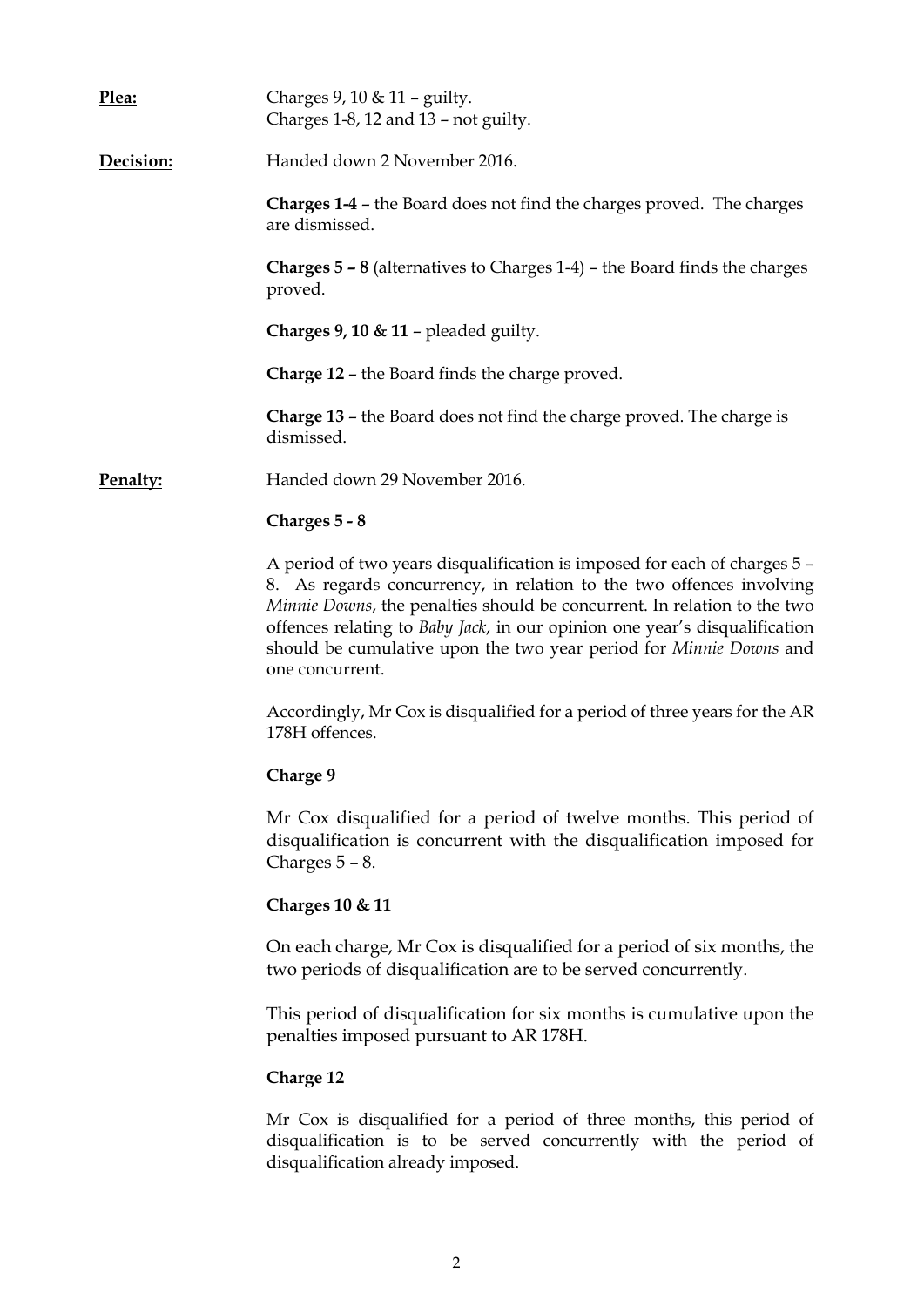## **Summary**

Mr Cox is disqualified for a period of three years and six months.

The Board orders that the commencement of the period of disqualification be deferred until midnight, Tuesday 6 December 2016, it being the maximum period of deferral of the disqualification as permitted by the rules; see AR 196(6).

Pursuant to AR 196(6)(b) Mr Cox must not start a horse in any race from the date of the Board's decision, 29 November 2016, until the expiration of the period of disqualification.

**Georgie Gavin Registrar - Racing Appeals and Disciplinary Board**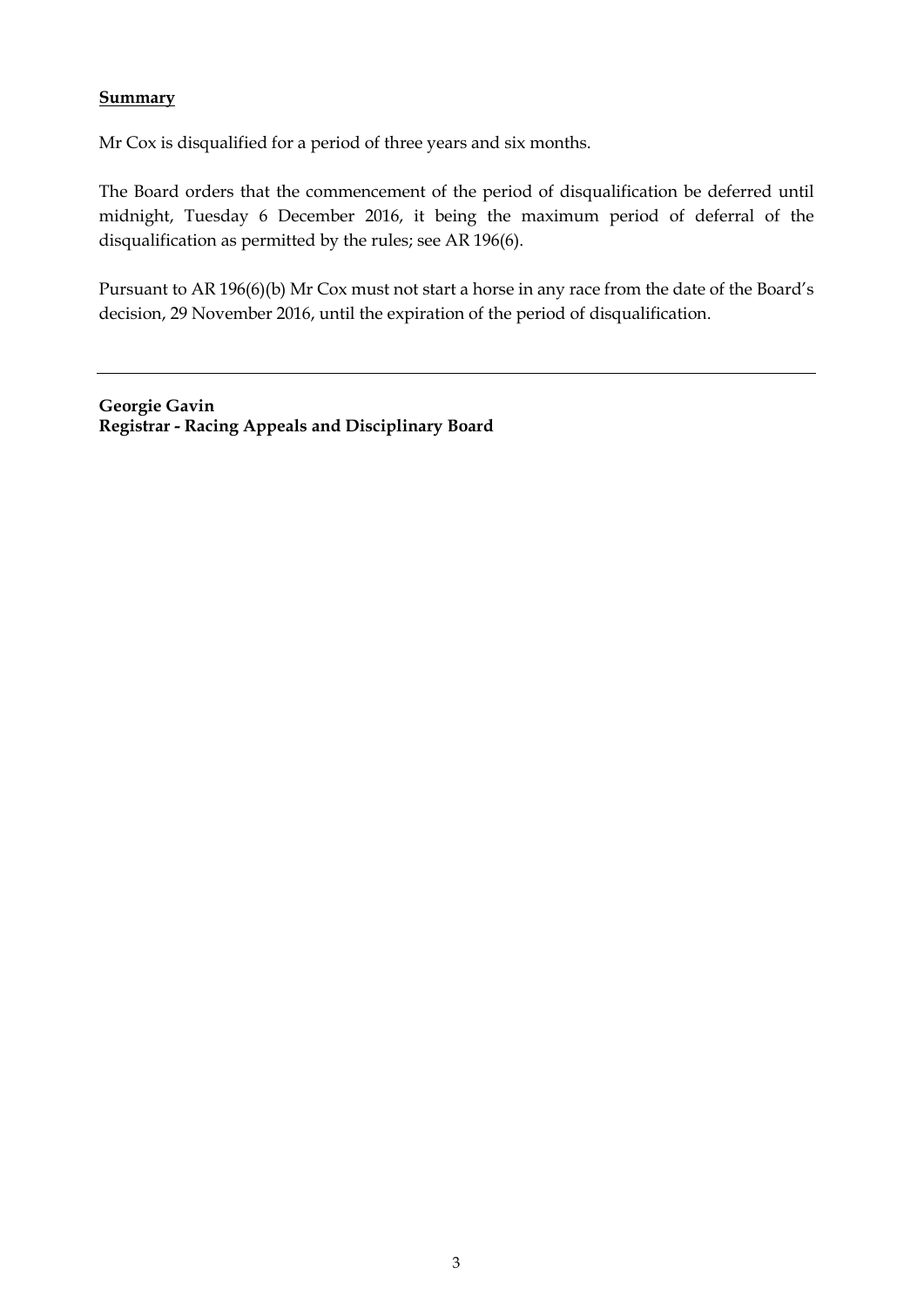

# **RACING APPEALS AND DISCIPLINARY BOARD**

# **DECISION**

# **RACING VICTORIA STEWARDS**

*and*

# **DR ROBERT FIELDING**

| Date:            | 29 November 2016                                                                                                                                                                                                                                     |
|------------------|------------------------------------------------------------------------------------------------------------------------------------------------------------------------------------------------------------------------------------------------------|
| Panel:           | Judge Bowman (Chair), Mr Darren McGee, Mr Shaun Ryan.                                                                                                                                                                                                |
| Appearances:     | Mr Jack Rush QC, instructed by Mr Daniel Bolkunowicz, appeared as<br>counsel for the stewards.                                                                                                                                                       |
|                  | Mr Chris Winneke QC, instructed by Meridian Lawyers, appeared on behalf<br>of Dr Fielding.                                                                                                                                                           |
| Charge 1:        | AR $175(a)$ - Dishonest or improper action or practice in connection with<br>racing.                                                                                                                                                                 |
| <u>Charge 2:</u> | $AR 175(k)$ - Conduct that could have led to a breach of the Rules.                                                                                                                                                                                  |
| Charge 3:        | AR $175(g)$ - Give evidence that is false or misleading in any particular. The<br>charge relates to evidence given of veterinary advice provided to Mr Cox<br>regarding the horse Cochrane's Gap.                                                    |
|                  | Charges 1 and 2 relate to the finding of Nitrotrain during a stewards' race<br>day stable inspection at Mr Cox's stables in Wodonga on 10 March<br>2016. Nitrotrain is an anabolic androgenic steroid and a prohibited<br>substance under the Rules. |
| Plea:            | Not guilty – all charges.                                                                                                                                                                                                                            |
| Decision:        | Handed down 2 November 2016.                                                                                                                                                                                                                         |
|                  | <b>Charge 1 - the Board finds the charge proved.</b><br>Charge 2 - the Board finds the charge proved.<br>Charge 3 - the Board does not find the charge proved. The charge is<br>dismissed.                                                           |
| Penalty:         | Handed down 29 November 2016.                                                                                                                                                                                                                        |
|                  | <b>Charge 1 - Dr Fielding is fined \$20,000. He is also reprimanded.</b>                                                                                                                                                                             |
|                  | <b>Charge 2 - Dr Fielding is fined \$10,000.</b><br>This penalty is concurrent with the fine for Charge 1.                                                                                                                                           |